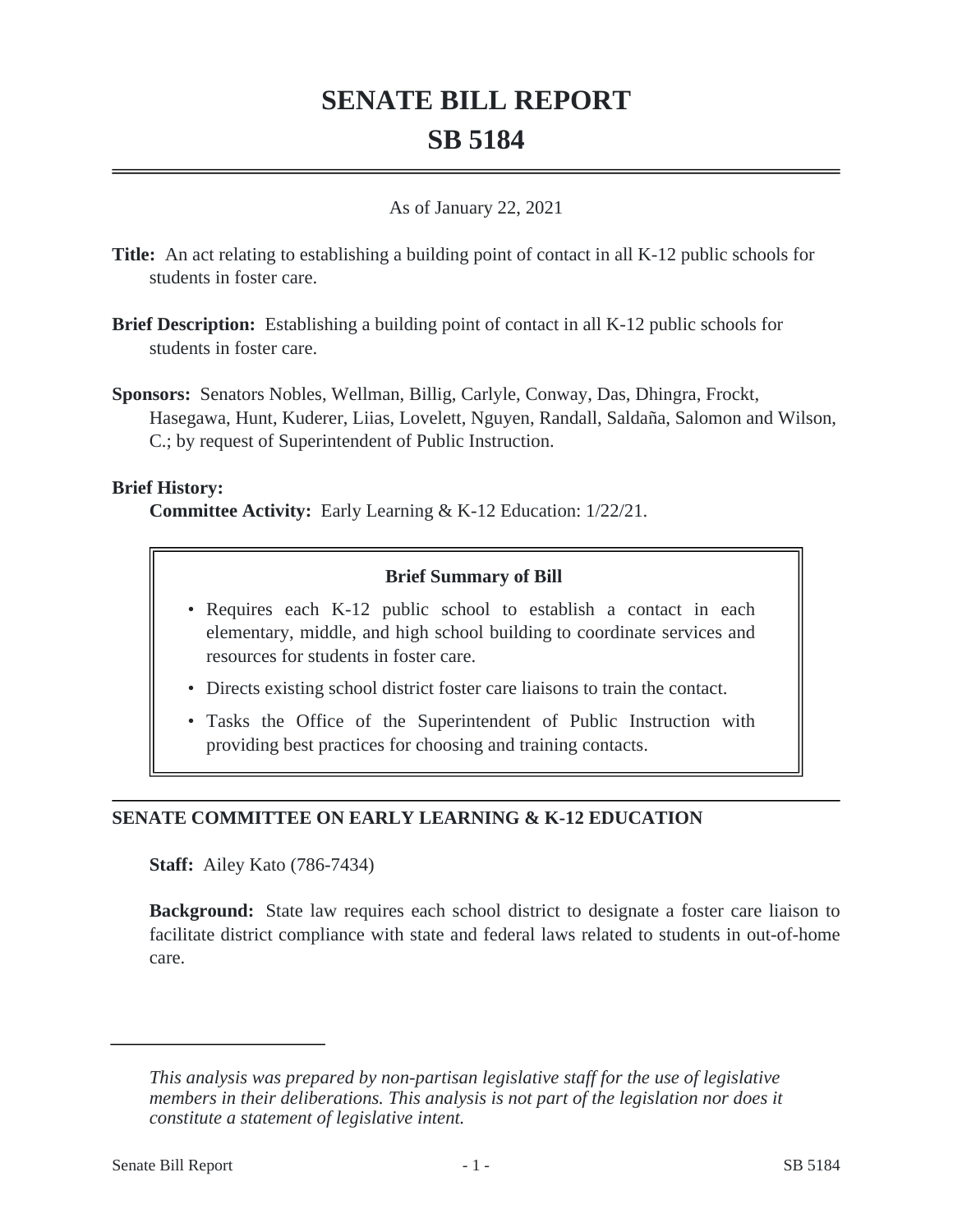District foster care liaisons must collaborate with the Department of Children, Youth, and Families and the Office of the Superintendent of Public Instruction (OSPI) to address educational barriers for these students. The liaisons have certain responsibilities including coordinating with different entities, attending and providing training, and facilitating certain processes and procedures.

"Out-of-home care" means placement in a licensed foster family home or group care facility or placement in a home, other than that of the child's parent, guardian, or legal custodian, not required to be licensed.

"Dependent child" means any child who:

- has been abandoned;
- is abused or neglected by a person legally responsible for the care of the child;
- has no parent, guardian, or custodian capable of adequately caring for the child, such that the child is in circumstances which constitute a danger of substantial damage to the child's psychological or physical development; or
- is receiving extended foster care services.

State law requires each K-12 public school to establish a building of contact in each elementary, middle, and high school to identify homeless and unaccompanied homeless youth and connecting them with the school district's homeless education liaison.

**Summary of Bill:** Each K-12 public school must establish a contact in each elementary, middle, and high school building for students in foster care. These contacts must be appointed by the principal, in consultation with the district foster care liaison, and are responsible for coordinating services and resources for students in foster care.

The district foster care liaison is responsible for training contacts.

OSPI must make available best practices for choosing and training contacts.

References to students in out-of-home care are changed to students who are dependent.

## **Appropriation:** None.

**Fiscal Note:** Available.

## **Creates Committee/Commission/Task Force that includes Legislative members:** No.

**Effective Date:** Ninety days after adjournment of session in which bill is passed.

**Staff Summary of Public Testimony:** PRO: Students in foster care are some of the most at risk students including higher risk of poverty, homelessness, incarceration, early parenthood, and substance abuse. COVID-19 has deepened these inequities. Caring points